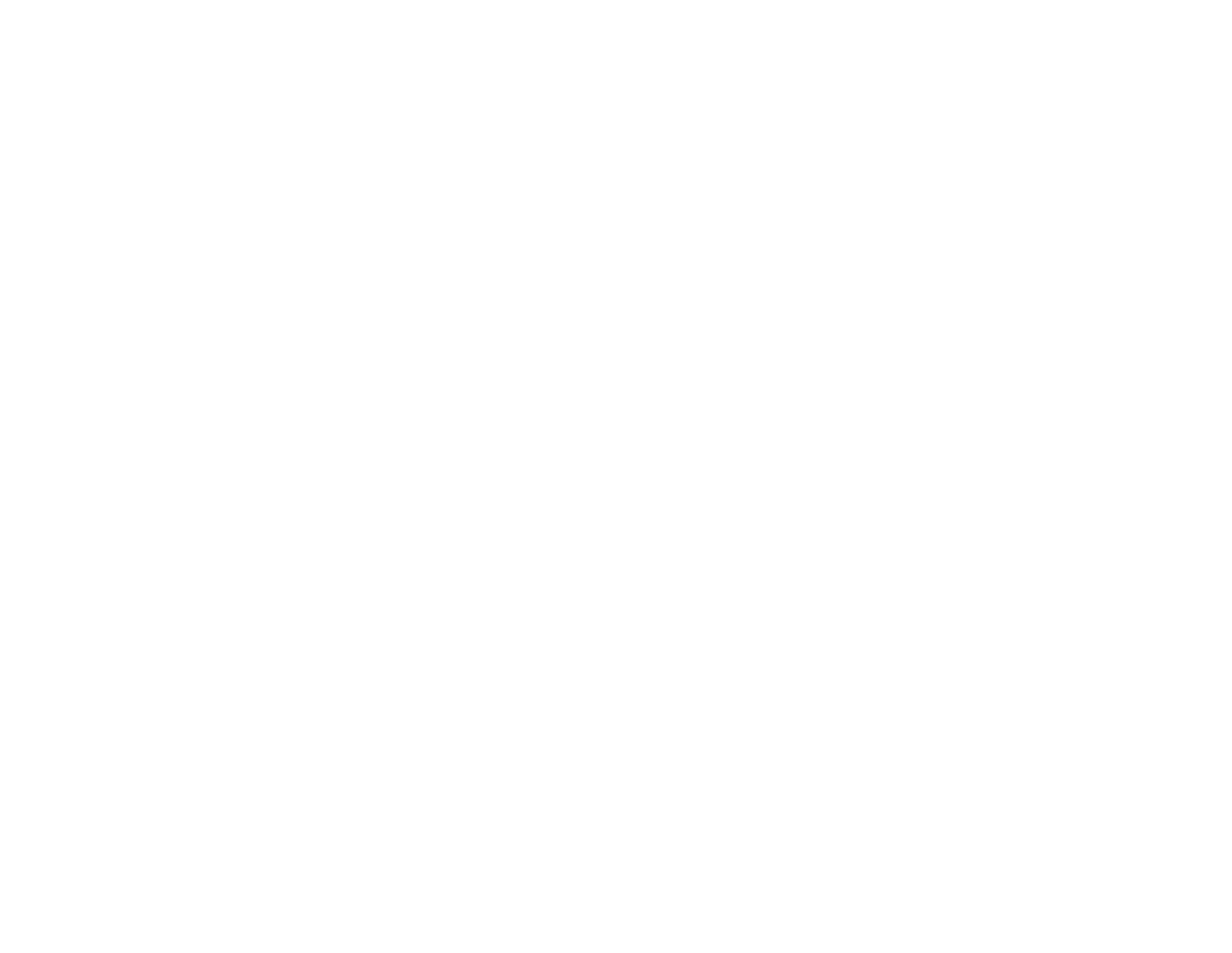# **Contents**

| Capitalism and Imperialism $\ldots \ldots \ldots \ldots \ldots$ | 5  |
|-----------------------------------------------------------------|----|
| The Working Class, Anarchism, and Syndicalism                   | 6  |
| Early Anarchists in South Africa                                | 7  |
| The New Radicals $\ldots \ldots \ldots \ldots \ldots \ldots$    | 10 |
| National Liberation and Class Struggle                          | 11 |
| White Workers and Works Committees                              | 12 |
| Syndicalism and Workers Of Color                                | 14 |
| Syndicalism in the Cape $\ldots \ldots \ldots \ldots \ldots$    | 16 |
| The Case of Mozambique $\ldots \ldots \ldots \ldots \ldots$     | 18 |
| The 1920s and 1930s $\ldots \ldots \ldots \ldots \ldots$        | 20 |
|                                                                 | 22 |
| References And Suggested Readings                               | 22 |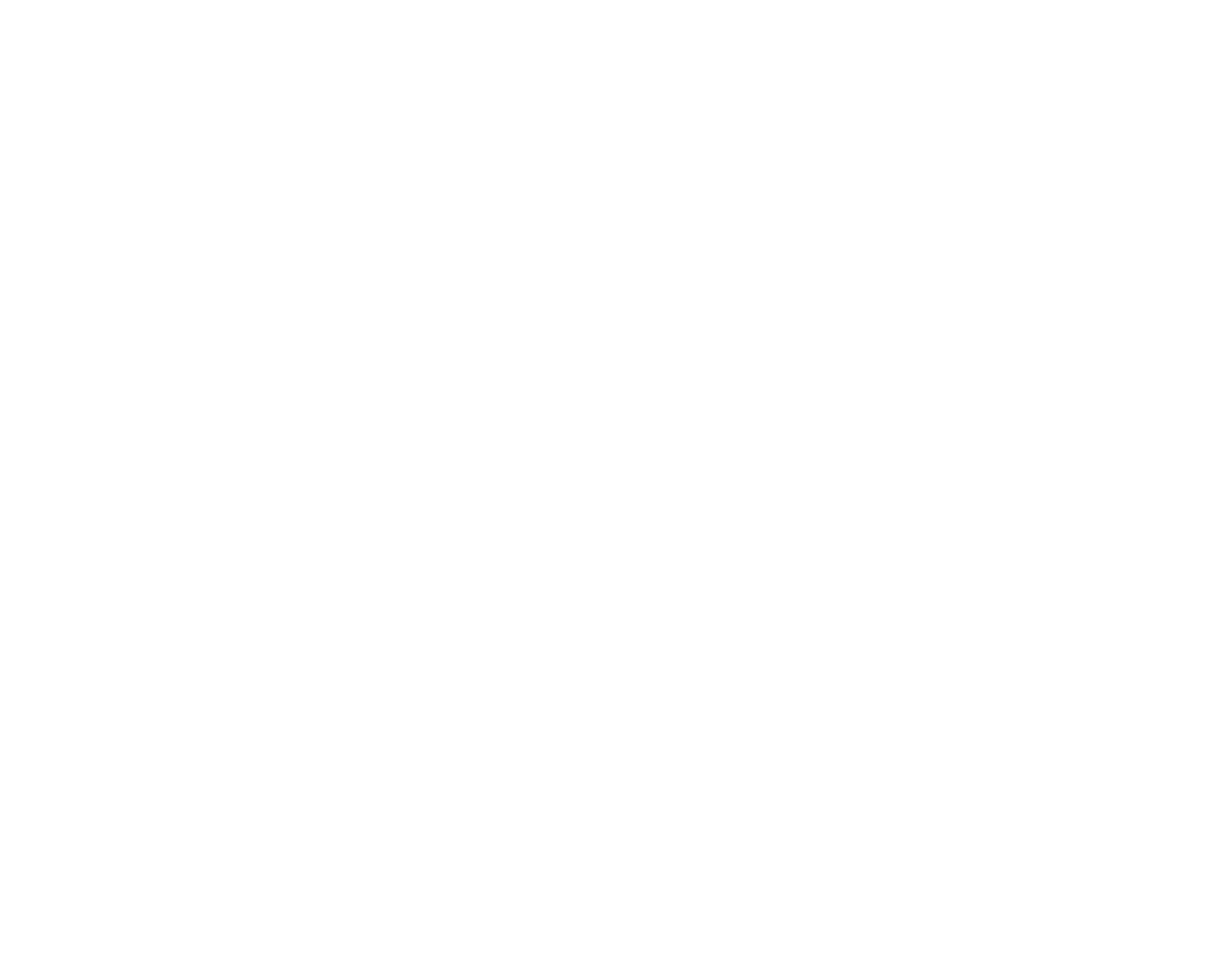- Van der Walt, L. (2001) Revolutionärer Syndikalismus, Rasse und Klasse in Südafrika: Die "International Socialist League" und die "Industrial Workers of Africa" 1915 bis 1920. *Archiv für die Geschichte des Widerstandes und der Arbeit* 16.
- Van der Walt, L. (2004) Bakunin's Heirs in South Africa: Race and Revolutionary Syndicalism from the IWW to the International Socialist League, 1910–21. *Politikon* 31 (1).
- Van der Walt, L. (2006) Anarchism and Syndicalism in South Africa, 1904–1921: Rethinking the History of Labour and the Left. PhD thesis, University of the Witwatersrand.
- Wickens, P. L. (1973) The Industrial and Commercial Workers' Union of Africa. PhD thesis, University of Cape Town.
- Willan, B. (Ed.) (1996) *Sol Plaatje: Selected Writings*. Johannesburg: Witwatersrand University Press.
- Yudelman, D. & Jeeves, A. (1986) New Labour Frontiers for Old: Black Migrants to the South African Gold Mines, 1920–85. *Journal of Southern African Studies* 13 (1).

Anarchism, and particularly its syndicalist variant, played an important role in early labor and socialist politics in Southern Africa. Emerging in South Africa in the 1880s, and in Mozambique in the early twentieth century, it reached its apogee in the 1910s. Movements influenced by syndicalism continued in the 1920s, and spread to Southwest Africa (now Namibia), Northern Rhodesia (Zambia), and Southern Rhodesia (Zimbabwe) by the 1930s. The history of anarchism and syndicalism in Southern Africa, largely confined to a minority of the working class, provides a case of how this internationalist movement developed in the context of British and Portuguese colonialism and a racially divided working class.

## **Capitalism and Imperialism**

The region that became South Africa was marginal to the world economy before the 1860s, mainly significant for the port at the Cape of Good Hope and agricultural exports from Western Cape farms. Port Elizabeth emerged in the east, mainly an export point. Both were part of Britain's Cape Colony, the farms worked by Colored workers (descended from slaves and servants), and Africans. The neighboring Natal Colony had an important port, Durban, whose hinterland had sugar plantations, worked largely by indentured Indians. The interior was a patchwork of agrarian African kingdoms and Afrikaner republics (notably the Orange Free State and Transvaal).

Diamond discoveries at Kimberley in 1867 saw an economic boom, with Cape Town, linked by rail, a particular beneficiary. This was followed by the discovery of underground gold deposits at the Witwatersrand in the Transvaal in 1886. As at Kimberley, gold mining was rapidly centralized in powerful companies: the Wernher-Beit and Eckstein conglomerate dominated diamonds, gold mining, and landownership, and soon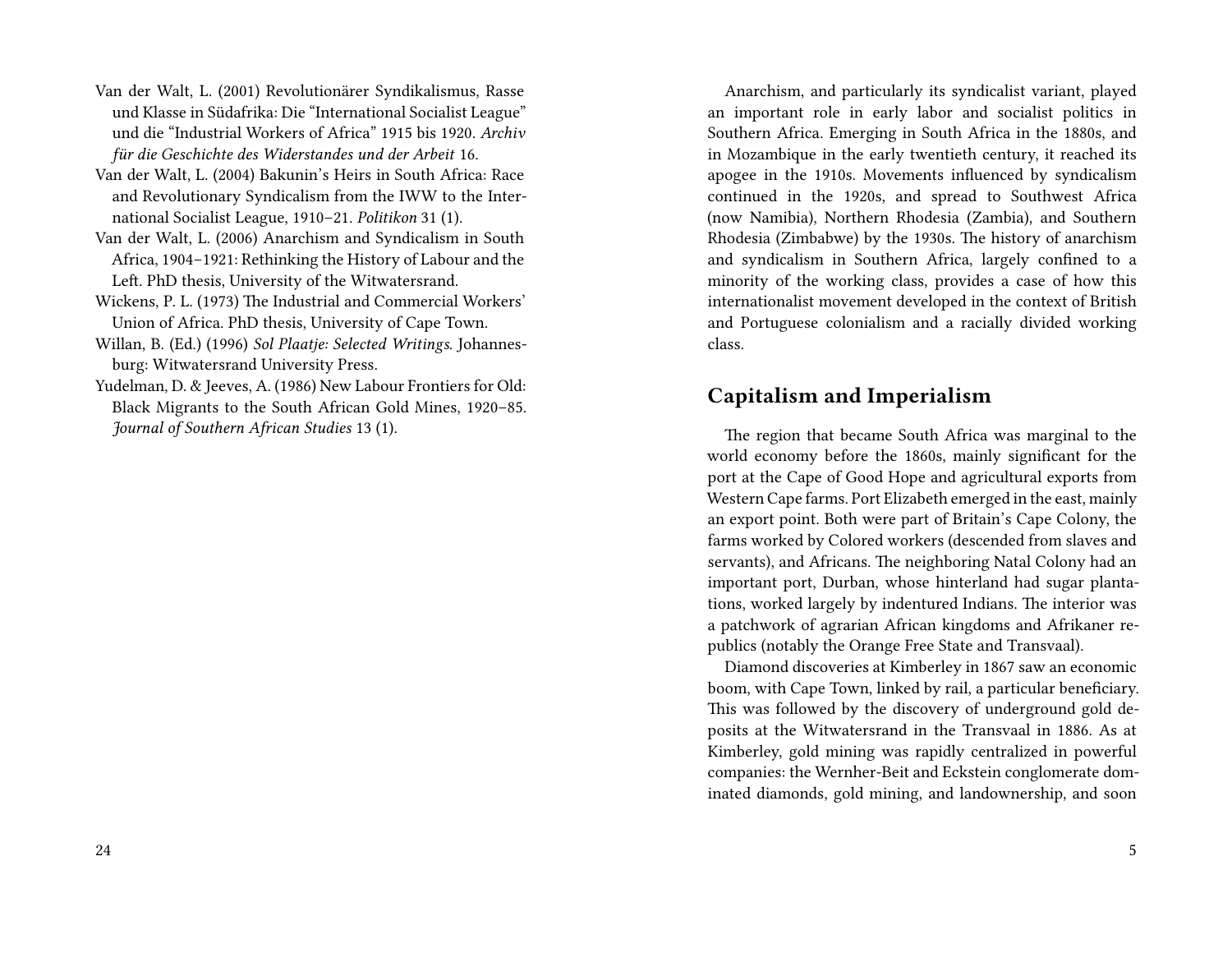employed more people than the railways and harbors of British colonies and Afrikaner republics combined. Towns grew along the Witwatersrand, notably Johannesburg, which quickly overtook Cape Town (and Pretoria, the Transvaal capital) in population and economic importance. The mining revolution was accompanied by the expansion of Cape Town and Durban (Port Elizabeth was marginalized), as well as some secondary industry and capitalist farming. By 1913 Johannesburg had grown to a city of 250,000, and South Africa produced 40 percent of the world's gold.

Growing imperial interest saw a wave of British wars on Africans and Afrikaners from the 1870s onwards, culminating in the Anglo-Boer War (1899–1902) and the creation of the Union of South Africa, a self-governing white dominion, in 1910, surrounded by British protectorates like Swaziland, and colonies like Northern and Southern Rhodesia and Nyasaland (now Malawi). Germany's Southwest Africa was placed under South African mandate in 1920. In Mozambique, controlled by Portugal, the port of Lourenço Marques expanded rapidly through South African investment and trade, with a railway link to the Witwatersrand from 1895, growing to around 25,000 people in 1915 (Cappela 1981). A large part of the territory's African population became migrant laborers in South Africa.

# **The Working Class, Anarchism, and Syndicalism**

Africans supplied the bulk of mine labor, providing migrant male workers who returned to the countryside after their contracts: they were segregated, subject to coercive labor laws and an internal passport system, and drawn from conquered peoples across Southern Africa. In 1920, David Yudelman and Alan Jeeves (1986) noted, 49 percent of African miners on the WitwaCappela, J. (1981) *O Movimento Operário em Lourenço Marques, 1898–1927*. Porto: Edic es Afrontamento.

Cope, R. K. (n.d. [?1943]) *Comrade Bill: The Life and Times of W. H. Andrews, Workers' Leader*. Cape Town: Stewart Printing.

- Department of Justice (2001) *The ISL and Coloured Workers*. Pretoria: National Archives.
- Freire, J. (2001) *Freedom Fighters: Anarchist Intellectuals, Workers, and Soldiers in Portugal's History*. Montreal: Black Rose Books.
- Harrison, W. H. (n.d. [?1947]) *Memoirs of a Socialist in South Africa 1903–47*. Cape Town: Stewart Printing.
- Hirson, B. (2005) *The History of the Left in South Africa: Writings of Baruch Hirson*. Ed. Y. Hirson. London: I. B. Tauris.
- Hobart-Houghton, D. (1964) *The South African Economy*. Oxford: Oxford University Press.
- Hyslop, J. (2004) *The Notorious Syndicalist: J. T. Bain: A Scottish Rebel in Colonial South Africa*. Johannesburg: Jacana Media.
- Krikler, J. (2005) *Rand Revolt: The 1922 Insurrection and Racial Killings in South Africa*. Cape Town: Jonathon Ball.
- Mantzaris, E. A. (1995) *Labour Struggles in South Africa: The Forgotten Pages, 1903–1921*. Namibia: Collective Resources.
- Pate, F. W. & McDermid, A. (1922) Manifesto of the Mineworkers. *Workers' Dreadnought*, February 18.
- Penvenne, J. M. (1996) João Dos Santos Albasini (1876–1922): The Contradictions of Politics and Identity in Colonial Mozambique. *Journal of African History* 37: 419–464.
- Raftopolous, B. & Phimister, I. (Eds.) (1997) *Keep on Knocking: A History of the Labour Movement in Zimbabwe, 1900–97*. Harare: Baobab Books for the Zimbabwe Congress of Trade Unions and the Friedrich Ebert Stiftung.
- Van der Walt, L. (1999) "The Industrial Union is the Embryo of the Socialist Commonwealth": The International Socialist League and Revolutionary Syndicalism in South Africa, 1915–1920. *Comparative Studies of South Asia, Africa and the Middle East* 19: 1.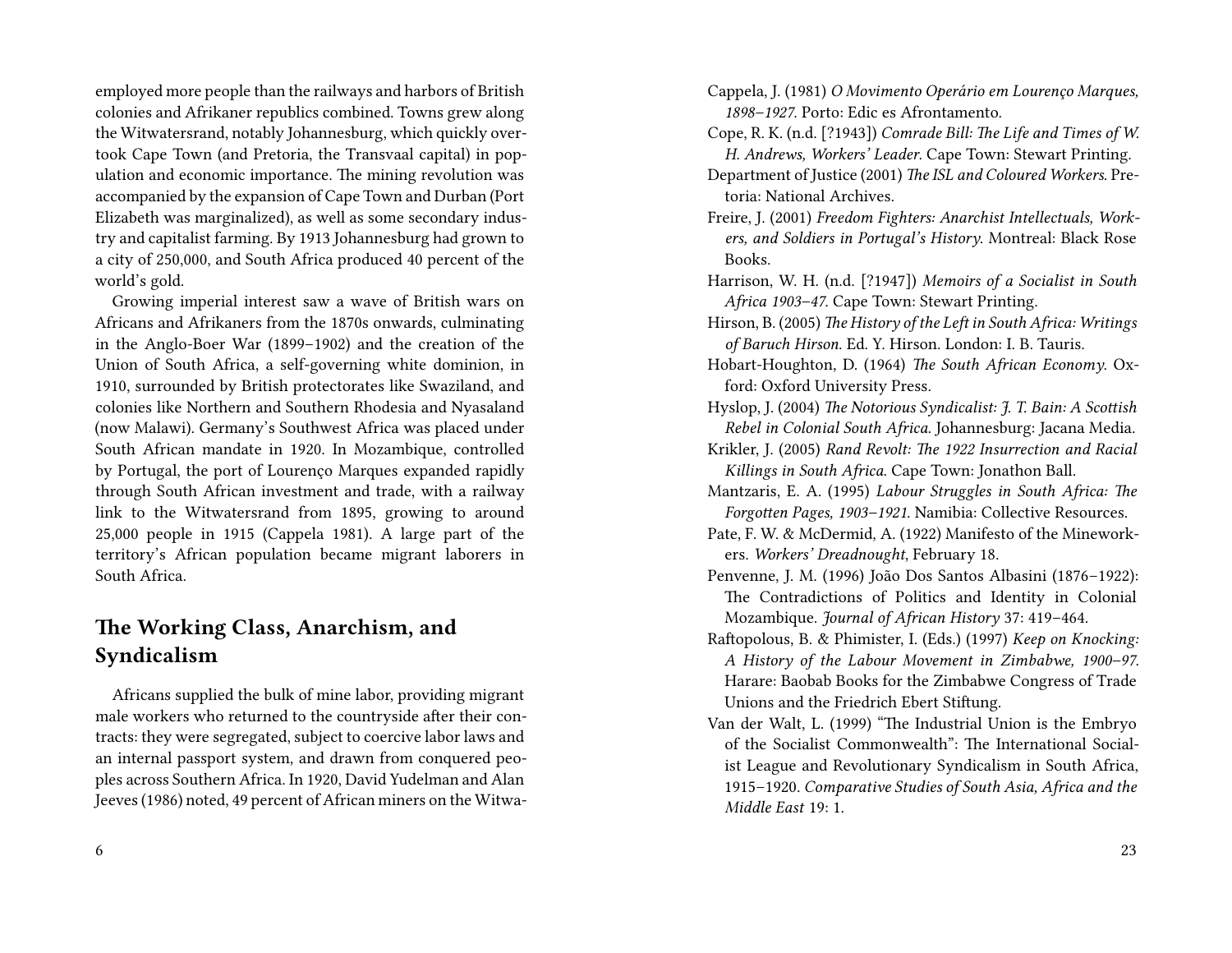dox members, like Andrews, others moved to Trotskyism, like Frank Glass and Thibedi, and some left politics entirely, like Harrison.

## **In Conclusion**

Anarchism and syndicalism played an important role in Southern Africa from the 1880s onwards, a role often obscured by the ongoing influence of a substantial communist historiography. Migration was a key factor in spreading these ideas into South Africa and Mozambique, and subsequently into Southwest Africa and the Rhodesias. An important minority current, anarchism and syndicalism always battled against the segregationist politics of white labor and the influence of African nationalism, but nonetheless had an important influence on sectors of the wider working class. This history shows that the international rise of anarchism and syndicalism from the 1880s to the 1920s also took place in Southern Africa, and that Bakunin's heirs developed a strategy that saw the One Big Union as the vehicle of both class struggle and national liberation, and the nucleus of a libertarian socialist society.

SEE ALSO: Anarchism ; Bain, J. T. (1860–1919) ; Bolsheviks ; Communist Party of South Africa, 1921–1950 ; Dunbar, Andrew (1879–1964) ; Garvey, Marcus (1887–1940) and Garveyism ; Industrial Workers of the World (IWW) ; Kropotkin, Peter (1842–1921) ; Marx, Karl (1818–1883) ; Sigamoney, Bernard L. E. (1888–1963) ; South Africa, African Nationalism and the ANC ; South Africa, Labor Movement ; South African Communist Party, 1953–Present

## **References And Suggested Readings**

tersrand came from other countries, 36 percent from Mozambique alone. White workers immigrated from across the British empire, dominating skilled work. In 1913, according to Hobart-Houghton (1964), there were 195,000 Africans on the Witwatersrand mines, a further 37,000 domestic workers, and 6,000 employed elsewhere, and 38,500 white workers, 22,000 in mining. Besides the division between free skilled white workers and unfree, nominally unskilled Africans, the working class included intermediate layers of impoverished, unskilled Afrikaners, Coloreds and Indians, and urbanized Africans. In Cape Town, Coloreds were the majority, and Africans marginal, and in Durban, Indians were a large and important group.

Initially based amongst white immigrants, anarchism and syndicalism developed a base amongst Jews, Africans, Coloreds, and Indians in the 1910s. The movement was always faced with a divided working class, fractured by racial as well as ethnic divisions. White workers, afraid of replacement by cheaper workers of color, typically demanded segregation, and formed unions and the South African Labor Party (SALP) on this platform, while unions amongst workers of color developed independently.

## **Early Anarchists in South Africa**

Port Elizabeth's Henry Glasse (1847–unknown), an Indianborn anarchist linked to the *Freedom* group in London founded by Peter Kropotkin in 1886, pioneered local anarchism. He distributed Freedom Press materials and formed a Socialist Club at the turn of the century. The anarchist Wilfred H. Harrison formed the Social Democratic Federation (SDF) in Cape Town in 1904 and the Pretoria Socialist Society in 1911. Both groups included socialists with a wide variety of views. Born in England in 1871, Harrison was part of the SDF's substantial anarchist section, a famed orator who expounded Kropotkin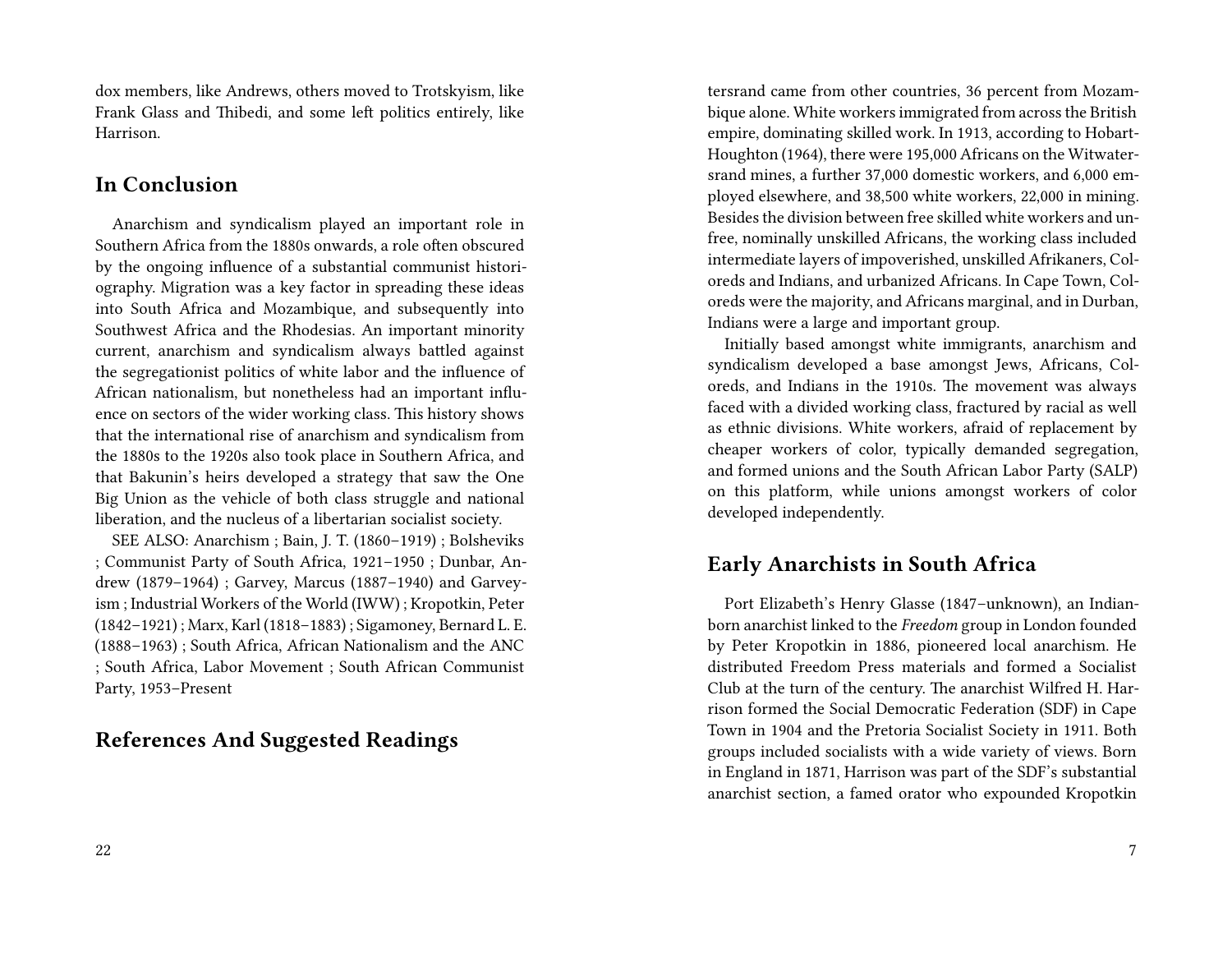to Colored and white audiences, launched an interracial General Workers' Union in 1906, and organized interracial demonstrations of the city's unemployed. Riots broke out during the demonstrations, and two SDF members – one an anarchist, Levinson – were arrested in the first prosecution of socialists in the country.

Henry Glasse and Harrison opposed armed propaganda by the deed, unlike John Sepoul and Henry Larsen, two workers deported from the Transvaal in 1904 for an alleged plot to assassinate the British governor, Lord Milner. Insurrectionism was never an important local current. It was syndicalism that took center stage. The radical weekly *Voice of Labour* was founded in Johannesburg in 1908 by the Scottish fitter Archie Crawford and Mary Fitzgerald from Ireland; both were basically radical state socialists, but the paper nonetheless provided an open platform for other radical correspondents, including Henry Glasse and Harrison. The network that developed around the paper stressed interracial working-class unity, Henry Glasse writing that "For a white worker in this South Africa to pretend he can successfully fight his battle independent of the coloured wage slaves – the vast majority – is, to my mind, simply idiocy" *(Voice of Labour*, January 26, 1912).

By 1910, a syndicalist current had coalesced around the paper, which was further boosted by the tour of British syndicalist Tom Mann in February. Crawford was replaced as editor by "Proletarian," an unidentified supporter of the Industrial Workers of the World (IWW), based in Cape Town. "Proletarian" advocated One Big Union in the *Voice of Labour*, with "a universal general strike preparatory to seizing and running the interests of South Africa" (*Voice of Labour*, October 27, 1911).

In June 1910, a South African IWW was formed in Johannesburg, which organized spectacular strikes by white tramway workers in 1911, formed groups in Durban and Pretoria, and linked up with the IWW in Chicago. Its key

where the ideas of the IWW jostled alongside those of Marcus Garvey, as well as liberalism, Marxism, and moderate unionism. Other than a failed attempt to call a general strike in 1926, the ICU did not undertake much in the way of industrial organization or action. Unlike the syndicalists of the 1910s, it found its greatest strength not with the workers of the cities, but amongst African and Colored farm workers and tenant farmers, also recruiting heavily amongst the African elite, and claimed 100,000 members by 1927 (Wickens 1973).

Just as white immigration had helped bring syndicalism to South Africa, African and Colored migrancy spread the ICU across Southern Africa, with sections established in Southwest Africa in 1920, Southern Rhodesia in 1927, and into Northern Rhodesia in 1931. However, corruption, infighting, weak structures, the lack of a clear strategy, members' frustration, and repression saw the ICU fragment rapidly after 1927. The movement virtually collapsed everywhere in the early 1930s, although it was revived in Southern Rhodesia in the 1940s.

The end of the Council of Action and the ICU provided two nails in the coffin of local anarchism and syndicalism in Southern Africa. More followed. In Mozambique, martial law inflicted a massive defeat on the unions during a railway strike in 1925–6, and the Portuguese dictatorships of 1926 and 1932 suppressed the radical press, independent unions, and the café culture of Lourenço Marques.

A final nail was provided by changes in the CPSA. In 1928, the CPSA adopted the "Native Republic" thesis on the instructions of the Communist International, which stipulated that capitalist democracy must be attained before socialism could be considered. This break with the older tradition of combining class struggle with national liberation was coupled to the onset of the "New Line" period, designed to Bolshevize the communist parties. The great majority of veterans of the pre-CPSA period, including Andrews, Bunting, Frank Glass, Harrison, and Thibedi, were expelled. Some later rejoined the CPSA as ortho-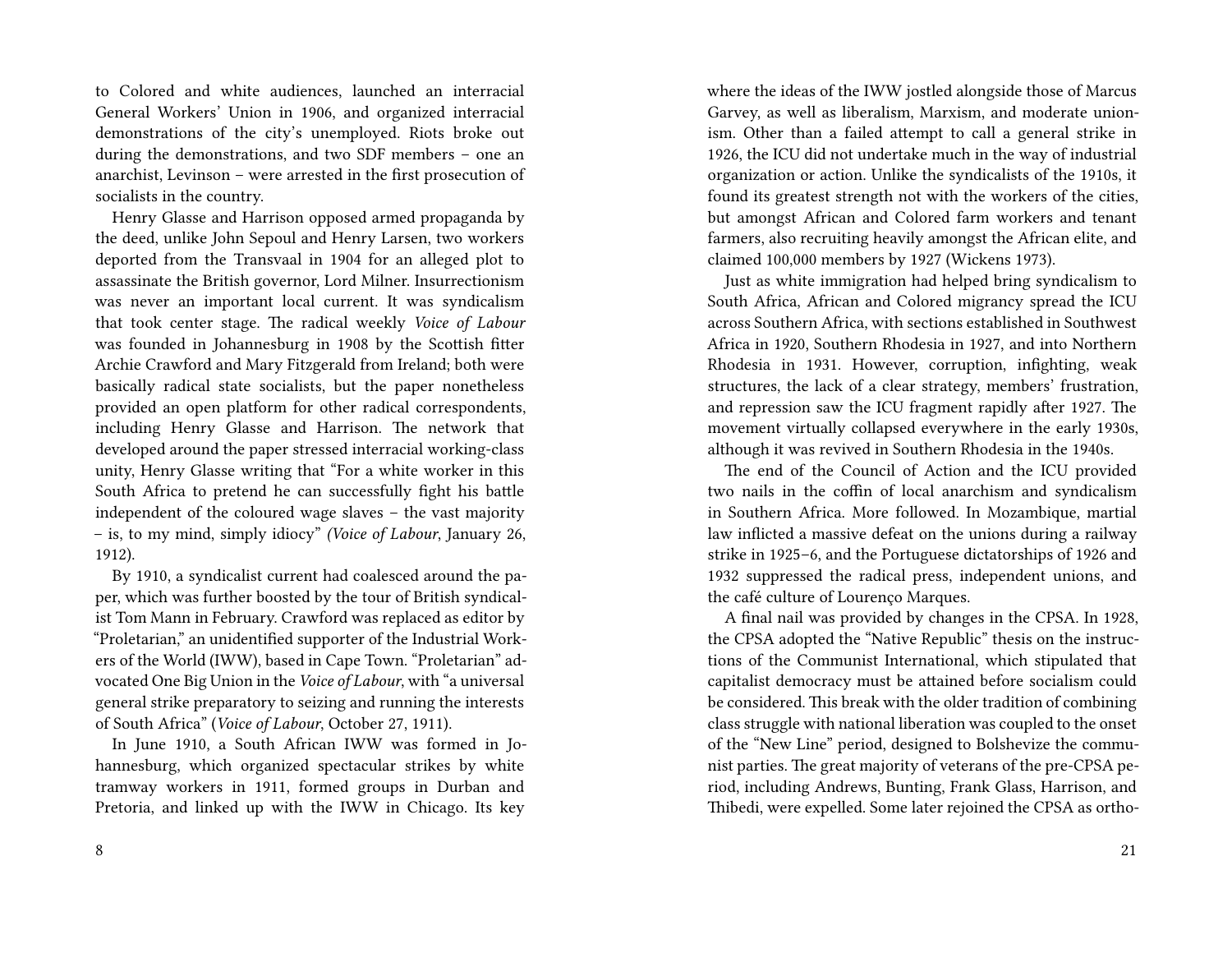#### **The 1920s and 1930s**

The South African syndicalists initially regarded the Russian Revolution as a confirmation of their most deeply held syndicalist views: indeed, the monthly paper of the Industrial Socialist League was called the *Bolshevik*. From 1920 to 1921 there were moves to form a local Communist Party, and real Bolshevik ideas became better known. After a series of splits, including the formation of a syndicalist Communist Party by Dunbar and others in 1920, the Communist Party of South Africa (CPSA), affiliate of the Communist International, was launched in July 1921. It incorporated most existing left-wing groups, with the notable exception of the syndicalist unions amongst workers of color. Battered by the onset of recession, and alienated by the CPSA's focus from 1921 to 1924 on affiliating to the SALP, few activists from these unions joined the CPSA before 1925. A significant number of CPSA members remained influenced by syndicalism, and Dunbar headed an organized syndicalist faction linked to the *Workers' Dreadnought* group in Britain.

The 1922 Rand Revolt, a general strike over the replacement of white miners by Africans that developed into an armed insurrection, was supported by the CPSA, which condemned the racial violence that developed during the struggle. The Council of Action (now joined by Andrews) played a more important role. It was, above all, Fisher who pushed the strike into an insurrection. The revolt was crushed with the use of airplanes and troops, with hundreds killed or arrested: Fisher and Spendiff committed suicide at the insurrection's headquarters in Fordsburg, Johannesburg.

The ICU, joined in 1920 by Cetiwe and Kraai, and subsequently by Gomas and Thibedi, grew rapidly in the 1920s, and syndicalist influences became quite pronounced, the union adopting a constitution based on that of the IWW in 1925. However, ICU ideology was a complex and unstable mixture, figures were Andrew Dunbar, a blacksmith and strike leader from Scotland, and Tom Glynn of Ireland, a former policeman and now tramway worker. A Socialist Labor Party was also formed in Johannesburg that year, advocating Daniel De Leon's syndicalism. Including in its membership the Afrikaner Philip R. Roux, the Jewish radical Israel Israelstam, and the Scotsman J. M. Gibson, it was mainly a propaganda group and held meetings on the Johannesburg Market Square, as did the IWW.

Despite disagreements on many issues, both groups concurred on the need for an interracial, revolutionary One Big Union, so breaking with the traditions of mainstream white labor. While the local IWW does not seem to have had much success organizing across the color line, it was the only union at the time in South Africa with no racial restrictions on membership, and probably the first such in Britain's African empire. Both the local IWW and Socialist Labor Party represented a strand in local anarchism and syndicalism that, while notable for its principled internationalism, tended to ignore the specific problems, the civil and political disabilities of workers of color: this helps explain their lack of success in organizing on interracial lines.

There were, however, even at this early stage, developments that pointed to the emergence of a more sophisticated approach that aimed to combine the struggles against national oppression and class domination. Henry Glasse was acutely sensitive to Africans' situation, Harrison made strides toward interracial unity with his union work, and "Proletarian" argued in the *Voice of Labour* that a "native rising," which would be a "wholly justified" response to "the cruel exploitation of South African natives by farmers, mining magnates and factory owners," and should receive the "sympathy and support of every white wage-slave" (*Voice of Labour*, December 1, 1911).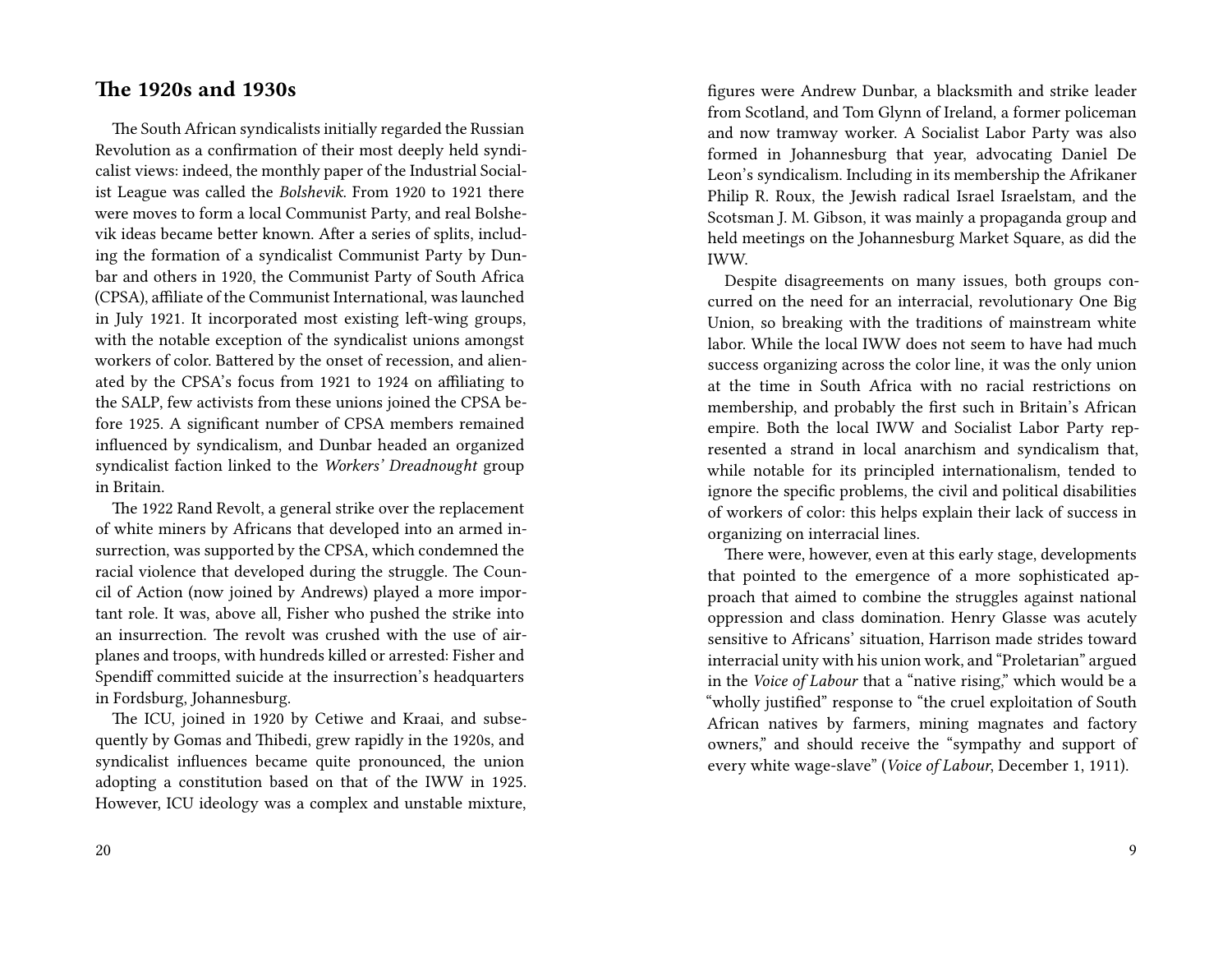## **The New Radicals**

From 1912 onwards, syndicalist activism ebbed. Glynn left South Africa, later becoming a key figure in the Australian IWW; Crawford took control of the IWW, expelling Dunbar; the SDF, Socialist Labor Party, and other groups united at Crawford's urging into a United Socialist Party, which soon collapsed into its constituent parts; and the *Voice of Labour* ceased publication in early 1913.

That year a general strike broke out amongst white workers on the Witwatersrand, a militant episode controlled by unofficial strike committees, with gun battles and riots resulting in many deaths and strikers in control of much of Johannesburg. There were syndicalist sentiments amongst a section of strikers, with Crawford and Fitzgerald shifting their views somewhat, as did more white unionists like J. T. Bain, however briefly, but there was no organized syndicalist nucleus. The government nonetheless insisted the strike was due to a "Syndicalist Conspiracy," and crushed a second general strike in early 1914 with martial law. Crawford and eight others were deported to Britain, and Mann again toured South Africa. On his return Crawford was a changed man, becoming the moderate secretary of the conservative South African Industrial Federation (SAIF).

The 1913 strike had radicalized a layer of trade unionists like British-born George W. Mason of the Amalgamated Society of Carpenters and Joiners, and J. Forrester Brown of the South African Mineworkers' Union (SAMWU), who hailed from Australia, as well as a section of the SALP, most notably S. P. Bunting, W. H. Andrews, and David Ivon Jones. Bunting, born in London to an upper-class family, was an SALP representative in the Transvaal Provincial Council, Andrews, born in Suffolk, was a leading trade unionist and head of the SALP's parliamentary caucus, and Ivon Jones, born in Wales, was SALP general secretary. The outbreak

10

minority current, as the local unions generally did not admit people of color.

Local anarchists and syndicalists attracted a series of hostile articles in *O Progresso*, a republican paper printed in Lourenço Marques from 1905. In 1910, the anarchist printer José Estevam, released from prison after the Republic was established, formed the Revolutionary League in Lourenço Marques. Groups like the Revolutionary League and the Libertarian Group Francisco Ferrer promoted anarchist ideas, were noticeable at May Day demonstrations, and wrote in the republican and labor press.

*O Incondicional*, which appeared from November 1910, had an editorial board of anarchists and republicans. Anarchists and syndicalists similarly wrote for *O Emancipador*, newspaper of the Port and Railway Employees' Association (the city's main union), published from 1920, and also distributed *A Batalha*, published by Portugal's General Confederation of Labor. In 1919, Ivon Jones was prosecuted in Pietermaritzburg for distributing seditious literature: he subsequently stayed for a while in Mozambique, where he encountered the *O Emancipador* group, and organized for the *International* to be sold by a local newsagent.

There was a lively cosmopolitan café culture in Lourenço Marques, which drew in a number of Africans, including members of the *assimilado* elite (Africans exempted from the discriminatory legal code applied to people of color), and anarchosyndicalist ideas also circulated in this milieu. João Dos Santos Albasini, the city's most prominent intellectual and *assimilado*, and editor of *O Africano* (distributed in South Africa as well as Mozambique), was somewhat influenced by syndicalism. His articles criticized the racial policies of the Mozambican unions, and periodically echoed the radical pieces in *O Emancipador*. From 1917 to 1921, the Port and Railway Employees' Association led a strike wave at Lourenço Marques and on the railways, in which individual anarchists and syndicalists were prominent, but the strikes were crushed with martial law.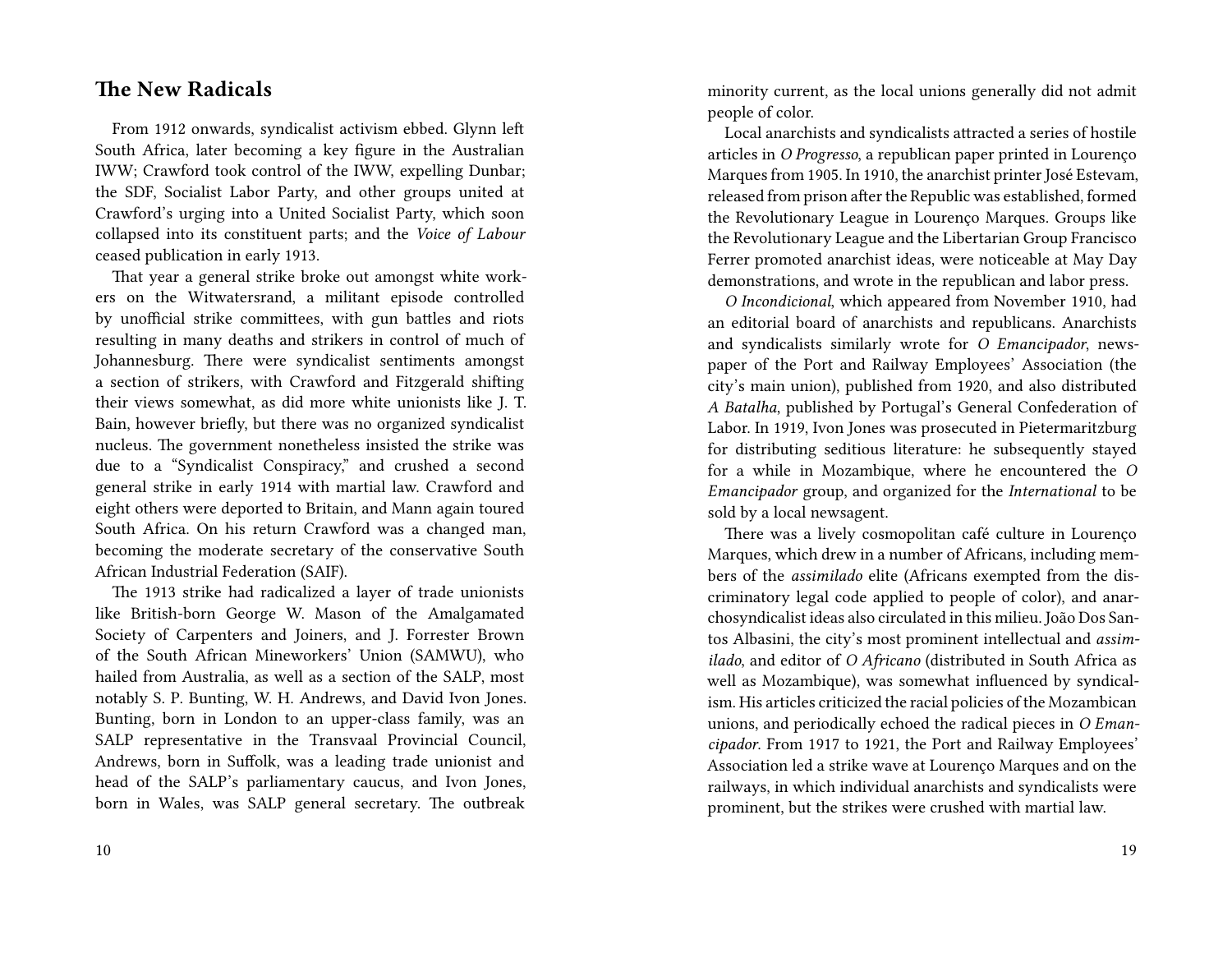conference of the South African Native National Congress where they tried, again unsuccessfully, to commit the larger body to a general strike policy. Thibedi, meanwhile, had taken over the Industrial Workers of Africa in Johannesburg.

In December 1919 the Industrial Workers of Africa organized a joint strike with another union on the docks, the recently formed Industrial and Commercial Workers' Union (ICU), headed by the charismatic Clements Kadalie, a highly educated immigrant from Nyasaland. The strike was not a success, and the two unions had a falling out. In June 1920, however, both attended a labor conference at Bloemfontein in the Orange Free State, which aimed to unite the African and Colored general unions that had emerged in Bloemfontein, Cape Town, and Port Elizabeth. There were some syndicalist influences at the Bloemfontein meeting, which described its goal, Peter Wickens (1973) notes, as "one great union of skilled and unskilled workers of South Africa, south of the Zambesi." The unions, including the Cape section of the Industrial Workers of Africa, merged into the ICU, which came under the control of Kadalie and showed some syndicalist influences in the succeeding years.

## **The Case of Mozambique**

A small anarchist and syndicalist current emerged in Lourenço Marques from the early twentieth century. It was largely isolated from the South African movement, but developed in a similar context: a racially divided working class, with unequal civil and political rights. It started among Portuguese immigrants and political prisoners deported under anti-anarchist laws passed in the 1890s, and was influenced by the rapid growth of anarchist and syndicalist currents in Portugal's National Labor Union and its successor, the General Confederation of Labor. The Mozambican movement was a of World War I polarized the SALP, and the SALP radicals, joined by veterans of the IWW and Socialist Labor Party like Dunbar, Gibson, and Roux, formed a War-on-War League. The SALP split in August 1915, the anti-war group forming the International Socialist League, which published the weekly *International*.

The International Socialist League quickly moved toward syndicalism, with the ideas of De Leon and the IWW central. Its first annual conference in January (*International*, January 7, 1916) stated "That we encourage the organization of the workers on industrial or class lines, irrespective of race, colour or creed, as the most effective means of providing the necessary force for the emancipation of the workers." The *International* called for One Big Union "organized on the broad lines of no colour bar" to "inaugurate the Co-operative Commonwealth" (February 23, 1916).

Branches were established on the Witwatersrand in Benoni, Germiston, Krugersdorp, and Johannesburg, and also in Durban, Kimberley, Pietermaritzburg (the Natal capital), and Pretoria. Initially mainly based amongst radical British immigrants, it soon attracted many immigrant Jews, concentrated in the multiracial slums of Johannesburg, who formed a Yiddish-speaking branch. From 1916 onwards, it also recruited a growing number of African, Colored, and Indian members. One of the first recruits was T. W. Thibedi, a brilliant African schoolteacher from Johannesburg. In Cape Town, close ties were formed with Harrison and the SDF, which (after a fierce internal struggle) had also adopted a radical anti-militarist position.

## **National Liberation and Class Struggle**

The International Socialist League was probably never larger than several hundred members at any one time, but this should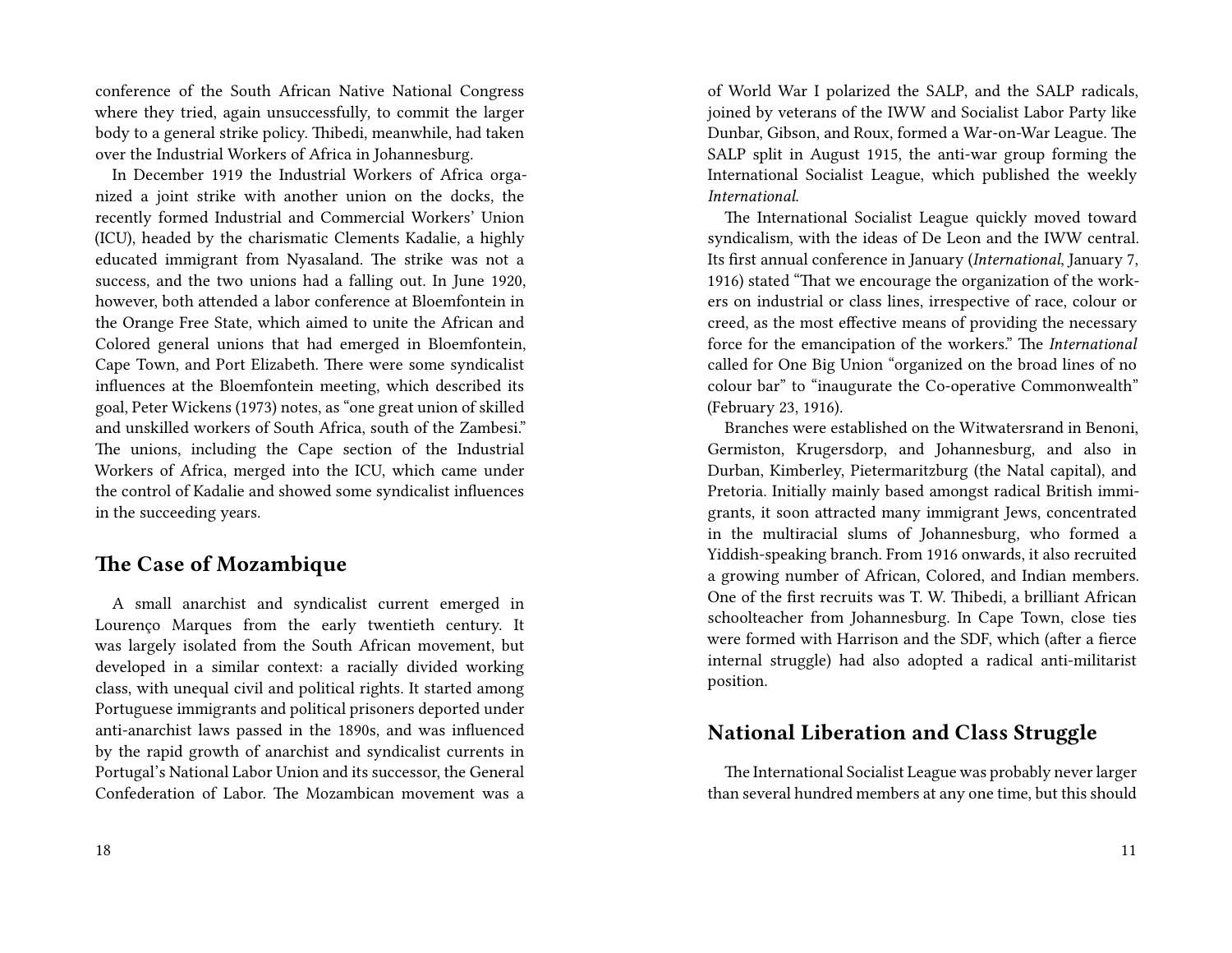not detract from its importance. It was the International Socialist League that played the key role in developing the view that One Big Union was the means of both fighting national oppression and overthrowing capitalism and the state machinery. It adopted a specific "Native programme" that called for the removal of the civil and political disabilities imposed upon Africans, argued for the unity of workers across the lines of craft, color, and creed, and opposed segregation and color bars.

The *International* argued that "Socialism can only be brought about by all the workers coming together on the industrial field to take the machinery of production into their own hands and working it for the good of all" (June 16, 1916). National oppression divided the working class and increased profits, for "cheap, helpless and unorganized" African labor provided "employers generally and particularly industrial employers, that most coveted plum of modern Imperialism, plentiful cheap labour" (*International*, February 18, 1916). White workers had to choose between becoming a "closed guild," doomed to defeat, or joining the revolutionary movement for the "control and administration of industry" (*International*, February 16, 1917; March 2, 1917). As for discriminatory laws, the *International* called for direct industrial action: "Organize industrially, they become worth no more than the paper rags they are written on" (October 19, 1917).

### **White Workers and Works Committees**

The militancy of all sections of workers rose throughout 1917, with a strike wave building that would last into 1922, and times seemed ideal for the project of uniting all workers into One Big Union. The International Socialist League made ongoing attempts to organize a bloc within the white unions, organizing a short-lived (and interracial) Solidarity Committee in 1917 to work within the SAIF. The Building

Radical members of the SDF, frustrated with its loose politics, broke away in 1918 to form the Industrial Socialist League in Cape Town. Like the International Socialist League, the Cape group was deeply influenced by the IWW. It was initially based amongst white immigrants, such as the Portuguese brothers Manuel and F. Lopes, Jews like A. Z. Berman, a teacher educated in Russia and Germany, and British workers like C. Frank Glass, born in Birmingham in 1901. The elderly Henry Glasse also corresponded with the group.

Like the International Socialist League, the Industrial Socialist League was active in the mainstream unions, but with rather more success. Berman was elected treasurer of the Cape Federation of Labor (formed in 1913), F. Lopes was president of the Tramway Workers' Union, and Frank Glass was active in the Tailors' Union. At the second conference of the Cape Federation of Labor, held in 1920, the Cape syndicalists successfully passed resolutions for the socialization of the means of production, distribution, and exchange, and the restructuring of the Federation into industrial unions. At the third conference of the Cape Federation of Trade Unions in 1921, Berman had the Federation resolve to join the Communist International and abstain from parliamentary action. These resolutions were not, however, carried out.

The group made strenuous efforts to organize amongst African and Colored workers. It established a hall in the predominantly Colored District Six area, recruited a number of Colored activists to its work, and established a syndicalist Sweet and Jam Workers' Industrial Union amongst Colored factory workers. Cetiwe and Kraai arrived in Cape Town in 1919 to form a branch of the Industrial Workers of Africa, and were supported by the Industrial Socialist League. The Industrial Workers of Africa branch, based amongst African dockworkers, claimed 800 members (Hirson 2005). Living in Ndabeni Township, Cetiwe and Kraai also became active in the Cape Native Congress, and reappeared at the May 1920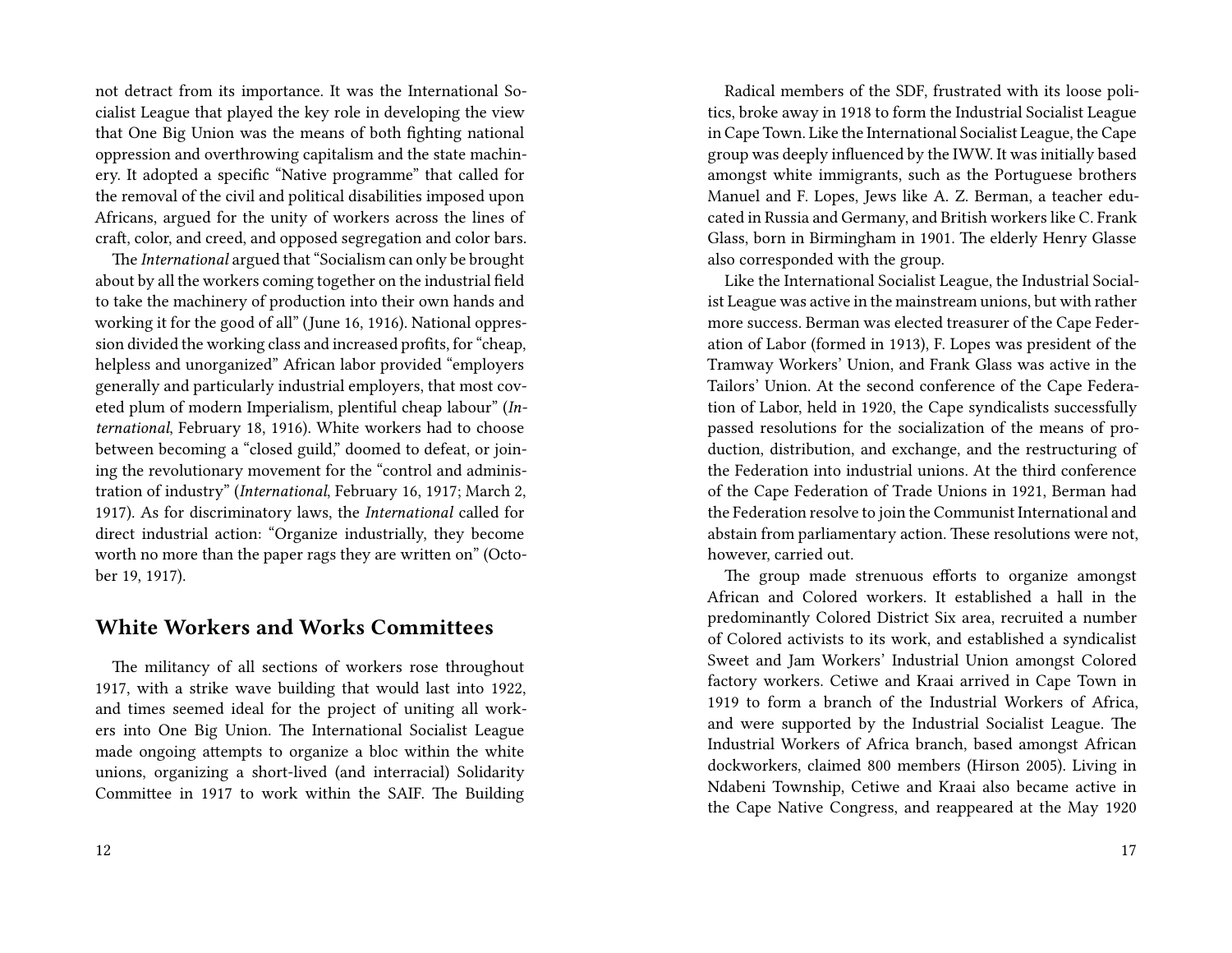called off at the last minute, although several thousand African mine-workers struck nonetheless, and eight people (six members of syndicalist bodies, and two sympathetic Congress activists) were arrested for incitement to public violence, the first time Africans and whites in South Africa were jointly prosecuted in a common cause.

By this stage a syndicalist bloc had developed in the Transvaal Native Congress, centered on Cetiwe and Kraai. Dubbed the "black Bolsheviks of Johannesburg" by Solomon Plaatje, a leading African conservative from Kimberley, it was aided by sympathetic nationalists. The syndicalists and left-leaning nationalists tried, unsuccessfully, to get the South African Native National Congress at its August 1918 congress to focus on labor, and were prominent in the Witwatersrand campaign against the pass controls that started in March 1919. Congress moderates and conservatives then managed to wrest control of the Transvaal Native Congress, and called off the campaign. There had been over 700 arrests by May 1919, however, and Bunting acted as counsel for many of the accused, during which he was assaulted by a group of white workers outside the courthouse.

## **Syndicalism in the Cape**

In the meantime, there had been important developments in the Cape Province. The International Socialist League's Kimberley section established two syndicalist unions in that declining town in 1919. These were the Clothing Workers' Industrial Union (which later spread to Durban and Johannesburg) and the Horse Drivers' Union, both of which held successful strikes. The unions were based amongst Colored workers, and 27 enrolled in the International Socialist League, most notably Johnny Gomas, an apprentice tailor from Cape Town.

Workers' Industrial Union, formed in 1916 and headed by the International Socialist League's C. B. "Charlie" Tyler, joined by Mason, was one of the few successes.

Andrews, sent abroad in 1917 to attend the abortive socialist peace conference in Stockholm, visited Britain, where he was deeply impressed by the Socialist Labour Party and Workers' Committee and Shop Stewards' movement. On returning to South Africa, he was employed by the International Socialist League as a full-time organizer, the League hoping to form a Witwatersrand Shop Stewards' Council as a step toward the One Big Union.

While Andrews helped establish independent shop stewards' organizations in engineering, on the mines (known as works committees), and on the railways, most had no links to syndicalists, with one very important exception. A section of the mine works committees was deeply influenced by syndicalism. This group, largely independent of the International Socialist League, was centered on Percy Fisher, a miner born in England in 1891. Fisher and his associate, Harry Spendiff, were involved in organizing a series of unofficial strikes, unsanctioned by SAMWU or the SAIF.

Despite opposition from Crawford and others, Fisher was elected secretary of SAMWU in 1920, but later forced to resign. An unofficial strike in January 1921 led to Fisher, Spendiff, and others being suspended from SAMWU and fined. Rejecting the rulings, the dissidents established the Council of Action in July 1921, issuing a manifesto, reprinted in the *Workers' Dreadnought*, calling for "rank and file control" of the unions and "Industrial Unionism" with "the avowed object of wresting the economic power out of the hands of the capitalist class" (February 18, 1922).